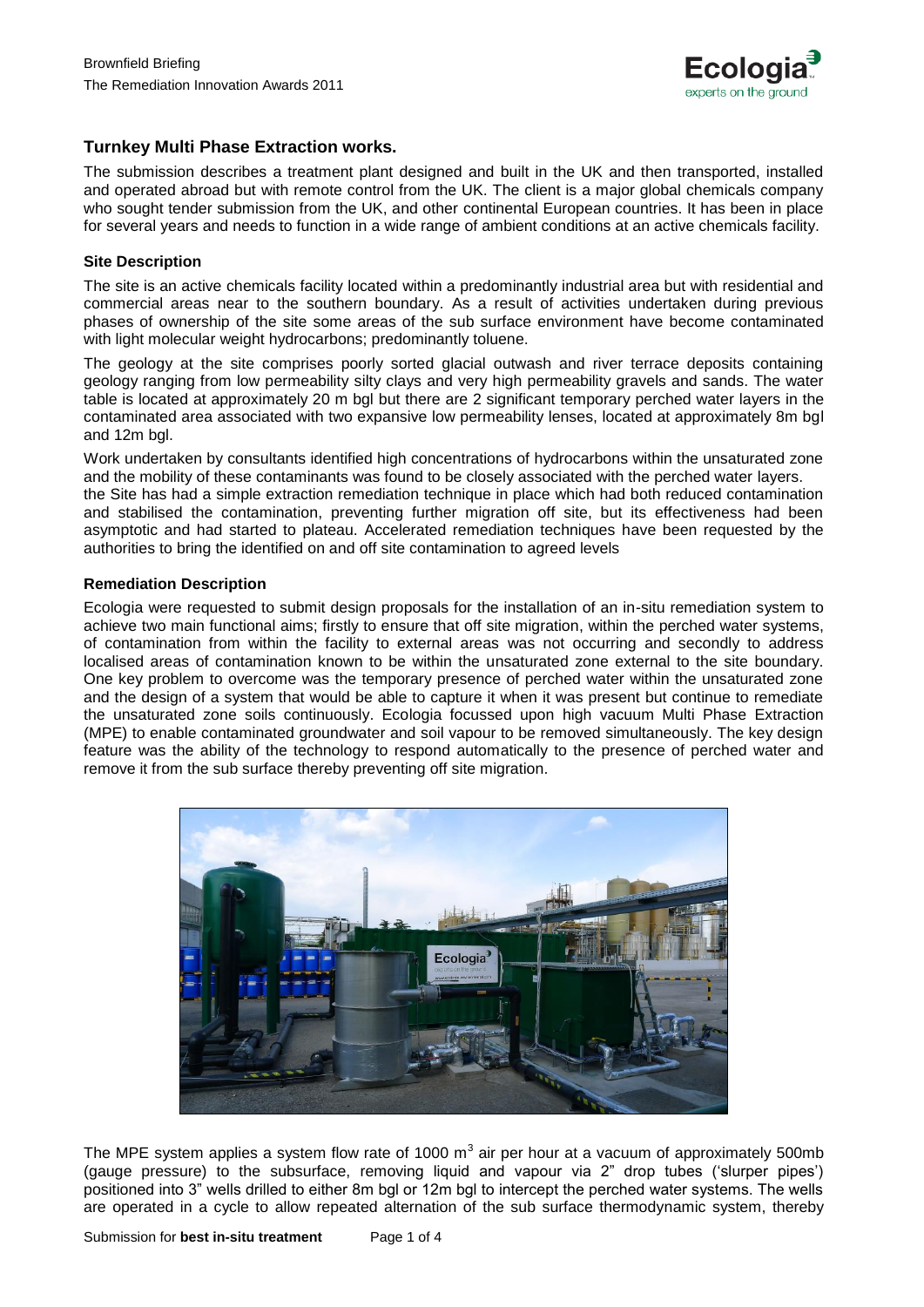

maximising the sub surface transport of liquid and vapour and volatilisation of contamination from soil particles.

Extracted liquid and vapour is separated by twin separators to ensure a constant process with vapour being treated with sequential activated carbon filters and the water being treated initially with gravity solids separation and free phase removal and then by biological treatment.

Ecologia undertook the design of the system which includes a total of 28 extraction points, both above and below ground, and manufactured the plant at our workshop in Kent. The equipment was then shipped to to site, then installed and comissioned by staff from our Kent office in stages during 2010 and early 2011.





*Above ground extraction point Below Ground extraction point*

# **Represents best, rather than good or average practice**

We believe that the remediation system represents best practice because of a variety of aspects including specification, regulation compliance, automation, monitoring and understanding by the client. The equipment was manufactured by Ecologia to a high specification to ensure reliability over a period of years, and to that end high quality components have been sourced. All pipework in the system is electro fusion welded HDPE to eliminate leaks and provide extremely good weathering resistance. This site is located in a part of Europe where summer temperatures will reach as high as 45<sup>o</sup>C and winter temperatures will drop to  $-10^{\circ}$ C. the systems electrical components are air conditioned to ensure reliability in hot conditions and the water handling components have trace heating to eliminate pipe freezing.



*View of the control compartment View of the plant compartment*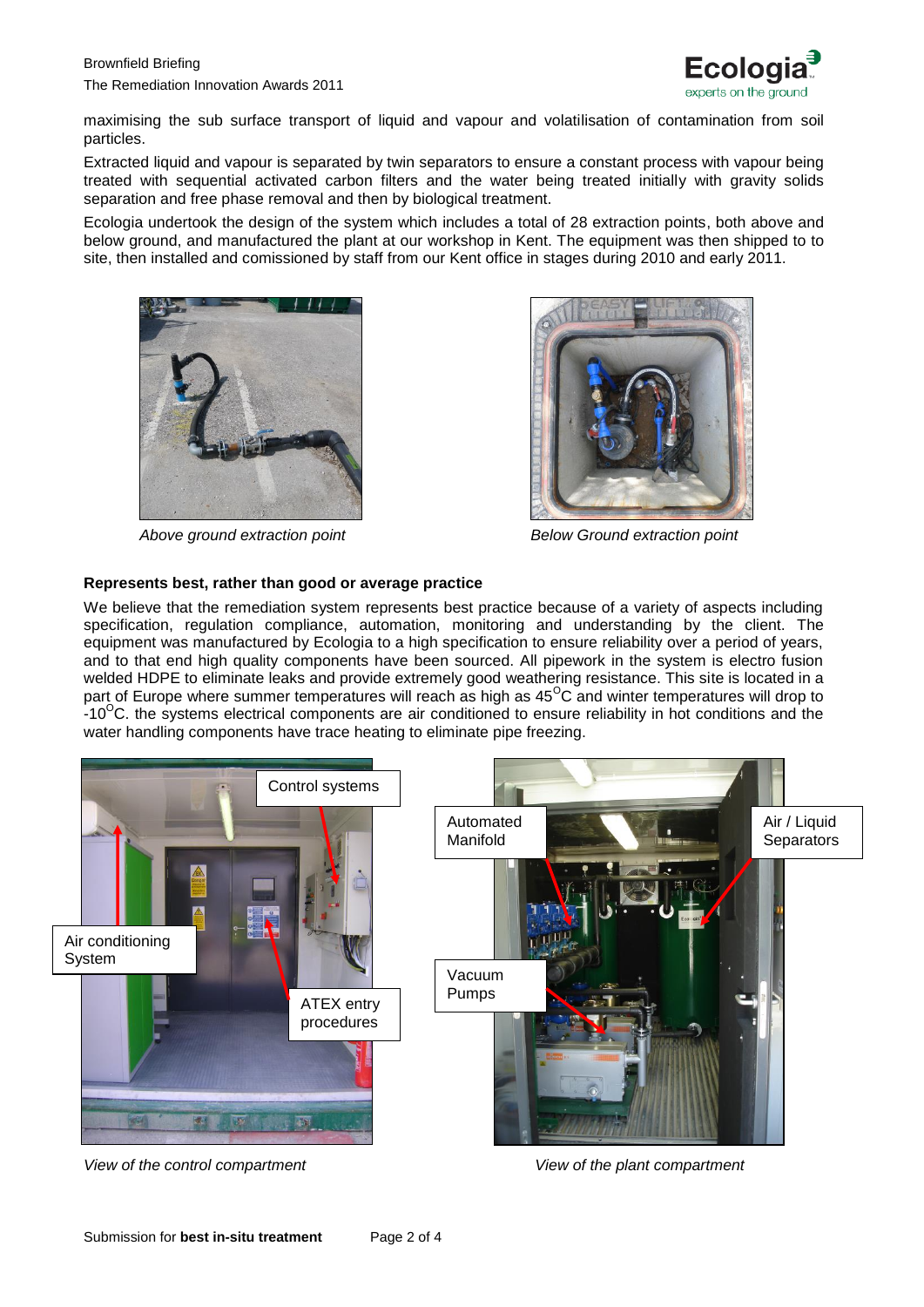

The images above show the internal parts of the main system that have been separated with an internal partition to prevent human contact with an ATEX zone. The control compartment is a quiet, air conditioned safe area and a standard entry procedure to the sound-proofed plant compartment is in place with training having being provided to authorised staff on site during commissioning works.

The whole system is completely automated and monitored remotely by our staff in Kent allowing preventative maintenance requirements to be noted in advance of a more serious problem; for example the system will send a daily update including vacuum level and treatment quantities, any variation from normal can be spotted early on and equipment can be checked; thereby preventing a more serious fault or breakdown.



*Ecologia's in-house designed and built automated VOC monitoring and datalogging system*

One crucial aspect of the monitoring is an automated VOC monitor, designed and manufactured by Ecologia. The system monitors gases from the raw vapour entering the system for mass balance purposes and it also monitors gases between the sequential GAC filters to allow staff to be alerted by SMS text when the carbon filer needs changing. In addition the system also monitors the exhaust stack and is capable of automated shutdown in event of an emissions level breach in excess of the local authorisations.

One key element of the success of the system has been the involvement of client staff; Ecologia have provided training for site staff to use the system and become involved in the project. We believe that this represents best practice because it creates a genuine cross-stakeholder team engaged in the project.

## **Health and Safety, Environmental Permitting and Stakeholder Acceptance**

A fundamental health and safety concern was the operation of an electromechanical system within an active chemical plant that has been designed to treat light molecular weight hydrocarbons. To control the potential explosion risks the system was fully ATEX assessed by our internal trained staff at design stage and then assessed following manufacture by an external consultant prior to being given a CE mark. The ATEX assessment must take into account potential human exposure to a potentially explosive atmosphere as well as correct equipment selection for those zones. Ecologia designed a system that exceeded expectations and created a genuinely safe piece of equipment with correctly rated equipment in ATEX zones and entry control to potentially unsafe parts of the system.

The design process involved the previous site owner and their respective consultant so that their views, concerns and ideas could be taken into account within the remediation strategy and the detailed design of the remediation equipment; several meetings, with detailed discussion, were undertaken to satisfy them that the work was to be undertaken to a high standard that would genuinely remove liability.

The project was run by Ecologia under our local remediation licence which is similar to the UK licensing system and the design was subject to scrutiny by the Local Authority and local Environment Agency prior to manufacture. The system of regulator liaison local to the site means that good stakeholder engagement is an essential part of the process; local to the site the process that is defined by CLR 11 in the UK also includes official meetings, where the local environmental regulator, the local authority, the contractor, consultant and the client are all present. These meetings provide an excellent opportunity to openly discuss